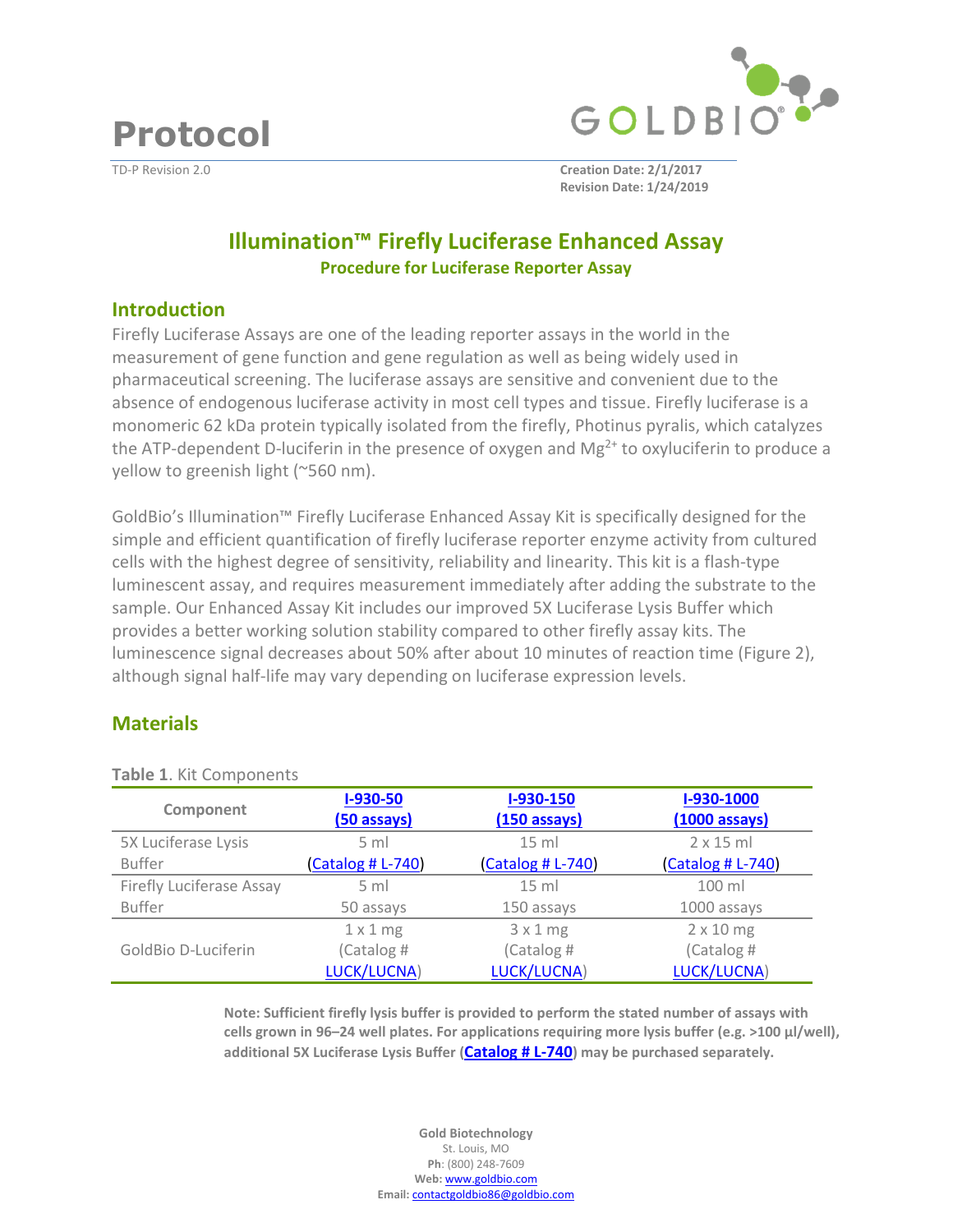

Gold Biotechnology/FM-000008 TD-P Revision 2.0 Illumination™ Firefly Luciferase Enhanced Assay TD-P Date: 1/24/2019





**Figure 2**. Stability of luminescence signals in the Illumination™ firefly luciferase enhanced assay. Luminescence measurements were carried out in a white 96-well plate on cells transfected with firefly luciferase. Luminescence was measured using a Bio-Tek H1m microplate reader every 2 minutes for 24 minutes, and RLU values were normalized to the first measurement for each reaction.

### **Storage/Handling**

Store the kit at -20°C. Firefly Luciferase Assay Buffer is stable at -20°C for three months and is stable at -80°C for at least six months from date of receipt. The other kit components are stable at -20°C for at least six months from date of receipt. Kit components and D-luciferin stock solutions in water are stable to at least 5 freeze-thaw cycles.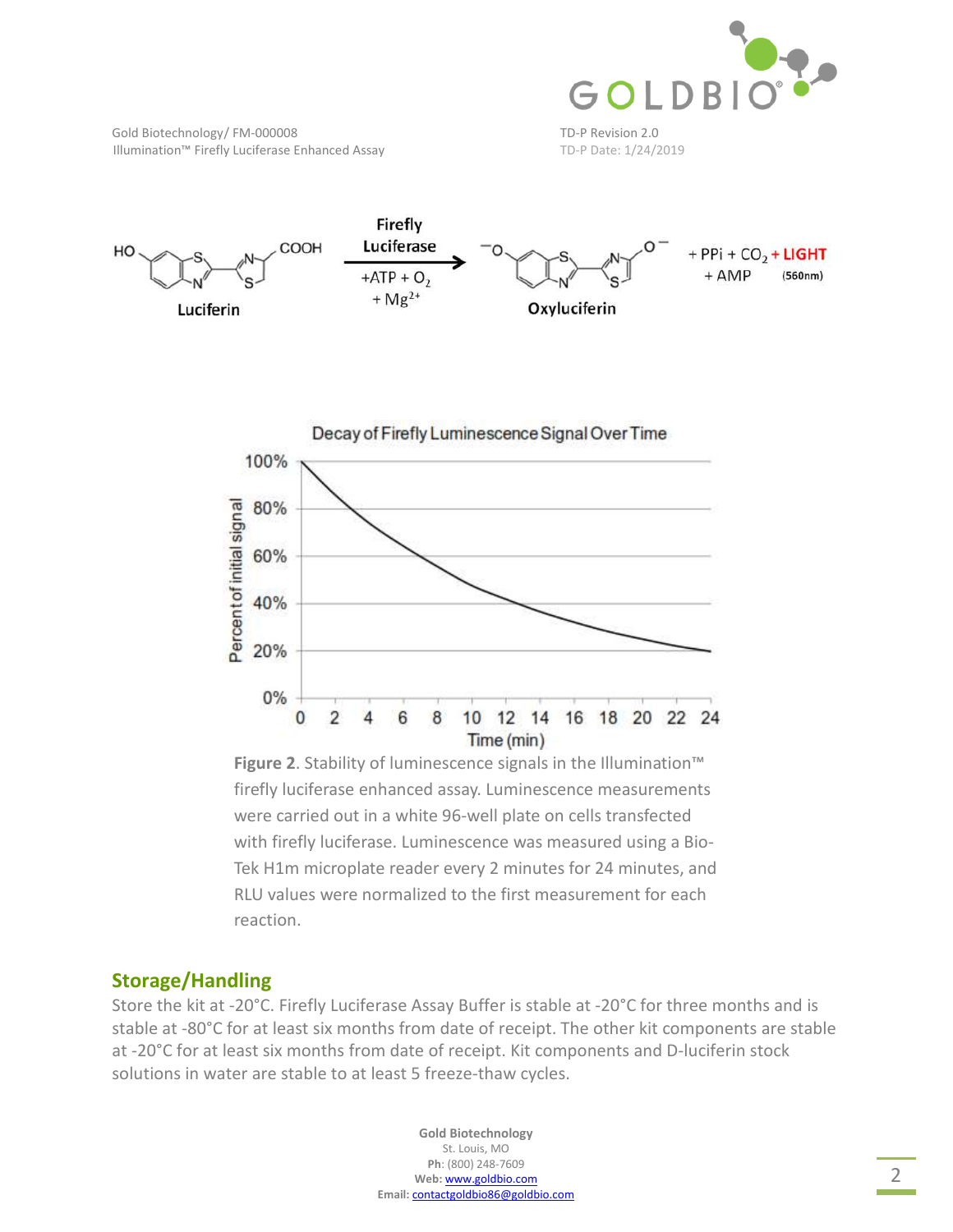

Gold Biotechnology/FM-000008 TD-P Revision 2.0 Illumination™ Firefly Luciferase Enhanced Assay TD-P Date: 1/24/2019

## **Method**

Preparation of Cell Lysates

- 1. Preparation of Firefly Luciferase Lysis Buffer
	- a. Prepare 1X firefly luciferase lysis buffer by adding 1 volume of 5X firefly luciferase lysis buffer to 4 volumes of dH2O and mixing well. 1X lysis buffer may be stored at 4°C for up to one month. Store 5X luciferase lysis buffer at -20°C.
- 2. Lysis of Cells Cultured in Multiwell Plates
	- a. Remove growth medium from cultured cells and gently add a sufficient volume of phosphate buffere[d saline \(PBS\) \(GoldBio Catalog # P-271](https://www.goldbio.com/product/3927/pbs-phosphate-buffered-saline-tablets)) to wash the surface of the culture vessel. Remove the PBS and add 1X firefly lysis buffer to each well using the volume recommended below for each type of culture plate:

| Wells/plate | Lysis buffer/well |
|-------------|-------------------|
| 6 well      | 500 µl            |
| 12 well     | $250 \mu$         |
| 24 well     | $100 \mu$         |
| 48 well     | $65 \mu$          |
| 96 well     | $20 \mu$          |

b. Place the culture plates on a rocking platform or orbital shaker with gentle rocking/shaking to ensure complete and even coverage of the cell monolayer with 1X luciferase lysis buffer. Rock the culture plates at room temperature for 15 minutes.

> **Note: Cultures that are overgrown are often more resistant to complete lysis and typically require an increased volume of firefly luciferase lysis buffer and/or an extended treatment period to ensure complete lysis. Lifting cells from the plate will facilitate the process of cell lysis. See GoldBio's [Luciferin In Vitro Handbook](https://www.goldbio.com/documents/1067/Luciferin In Vitro Book v1_160422.pdf) for more tips and suggestions.**

c. Transfer the lysate to a tube or vial. Place at 4°C until ready to assay. Store lysates at -20°C or -80°C if assay will not be performed on the same day.

> **Note: (Optional) The lysate can be cleared by centrifugation for 30 seconds at top speed in a refrigerated microcentrifuge and transferred into a new tube.**

Preparation of Firefly Luciferase Working Solution

- 1. Thaw Firefly Luciferase Assay Buffer at room temperature.
- 2. Prepare 10 mg/ml D-luciferin stock solution. For **I-930-50** or **I-930-150**, add 100 µl dH2O to the vial  $(1 \text{ mg})$  and mix. For **I-930-1000**, add  $1 \text{ ml } dH_2O$  to the vial  $(10 \text{ mg})$  and mix.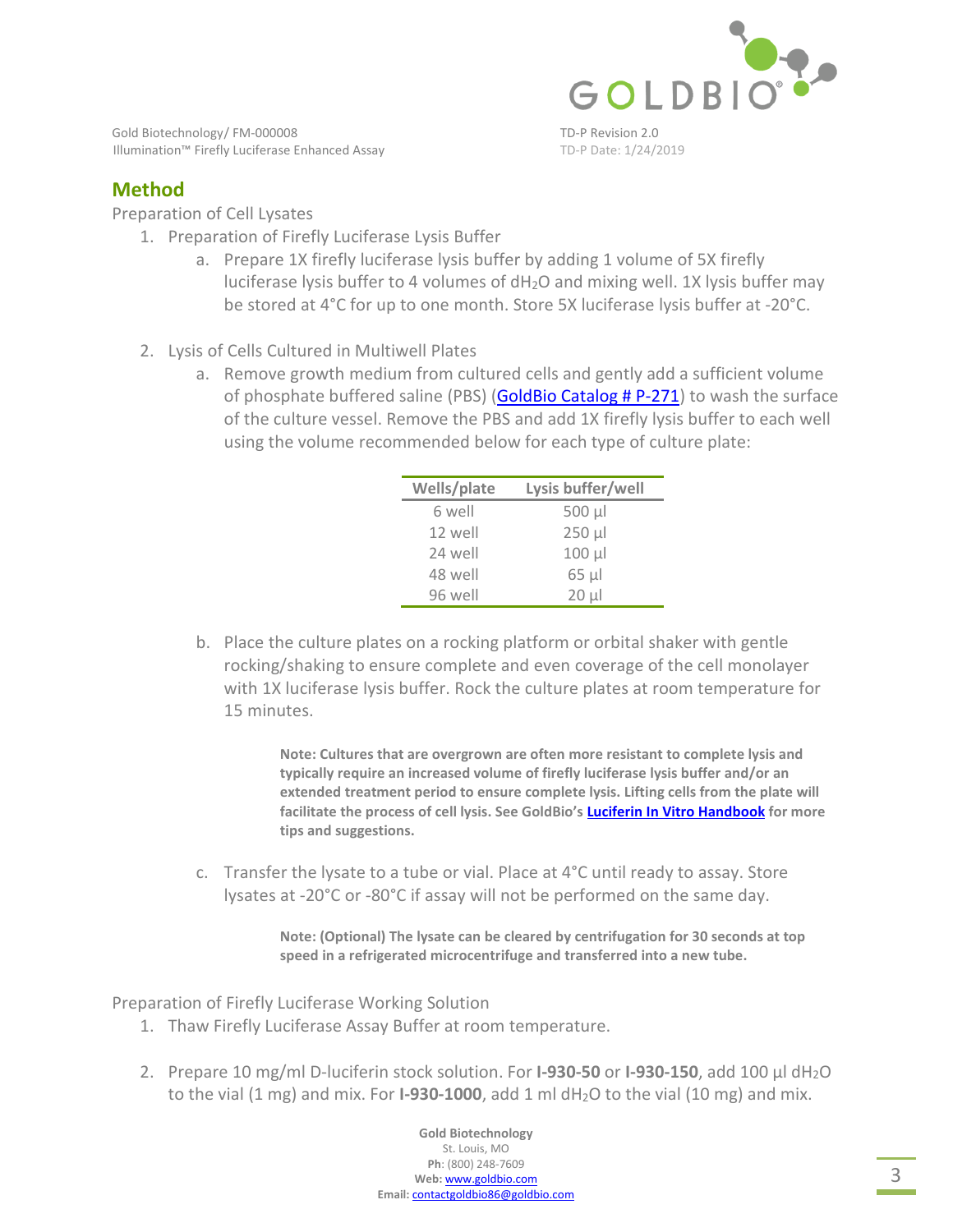

The stock solution can be stored for at least 6 months at -20°C or below, and is stable to up to 5 freeze/thaw cycles.

3. Prepare enough firefly working solution to perform the desired number of assays (100 µl working solution per assay). Add D-luciferin (10 mg/ml) to luciferase assay buffer at a ratio of 1:50. For example, add 20 µl D-luciferin stock solution to 1 mL firefly assay buffer.

> **Note: For best results, working solutions (luciferase assay buffer with substrate) should be prepared fresh before each use, and used within 3 hours of preparation. Firefly working solution activity decreases ~10% after 3 hours and ~25% after 5 hours at room temperature.**

#### Firefly Luciferase Assay

- 1. For manual luminometer:
	- a. Set up luminometer with appropriate parameters (delay time, integration time, sensitivity, etc.).
	- b. Add 100 µl of firefly luciferase working solution to the luminometer tube.
	- c. Add 20 µl of cell lysate and mix quickly by vortexing or flicking the tube with a finger.
	- d. Place tube in luminometer and initiate measurement. Luminescence is normally integrated over 10 seconds without delay. Other integration times may also be used.
	- e. If the luminometer is not connected to a printer or computer, record the firefly luciferase activity measurement.
	- f. Discard the reaction tube, and proceed to the next firefly luciferase reaction.
- 2. For luminometer with injector:
	- a. Format the luminometer so that the injector dispenses 100 µl. Prime the injector with firefly luciferase working solution.
	- b. For each reaction, carefully add 20 µl of cell lysate to an individual luminometer tube or to the wells of a multiwell plate.
	- c. Place the samples in a luminometer.